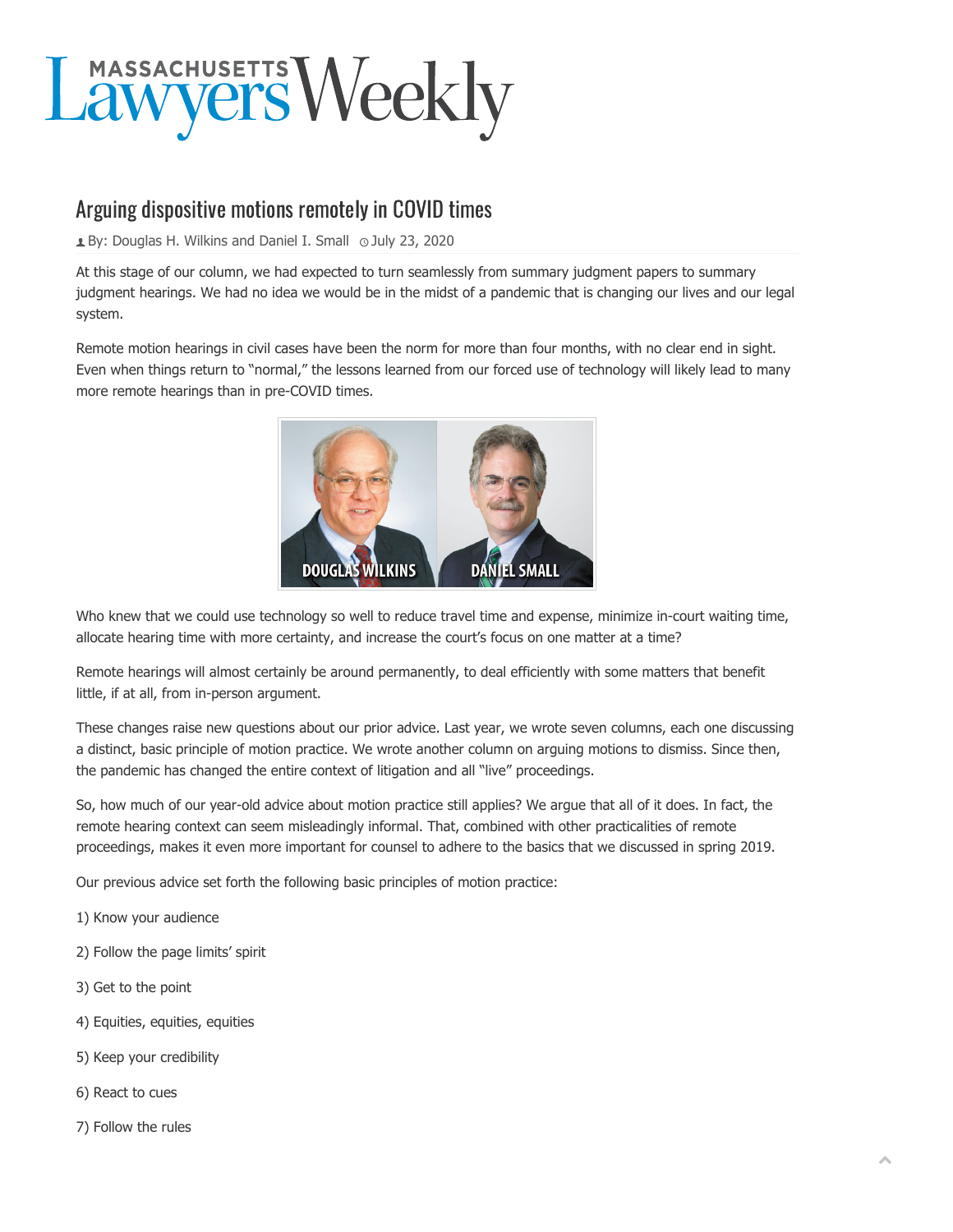We will spare you seven new columns. But remote hearings raise enough issues that we will address the first principle now, and leave the others for our next column.

## **Know your audience**

Good advocates speak to their specific audience's perspective. That means the motion judge. It does not mean your client, your opponent, or anyone else in court or on a remote call.

It's hard enough to hear yourself through the court's ears when the judge sits in front of the courtroom behind an elevated bench, surrounded by flags. On the screen, it's even harder.

Video proceedings equalize. Everyone appears in the same-sized box, and you can see your opponents (and perhaps their clients) with the same prominence as the judge.

Judges have found ways to display a courtroom background, sometimes virtually, which (without powerful computers) can produce a surreal flicker between the judge's image and the virtual background. That may help, but it's not the same by a long shot.

It's even worse if you're on the phone with the court, and can't see the court at all. No matter how hard the court tries, the online medium makes it impossible fully to reproduce the courtroom dynamic.

The equalizing effect of remote hearings may have different implications for different judges. All judges require respect for the court, but you know that some judges are more formal than others. What some judges may view as entirely appropriate, others may find obsequious.

Some judges are less formal in court, but virtually all judges probably feel some need to make clear that the remote hearing is still a judicial proceeding. Like you, judges are still adjusting to the implications of the change from real to virtual.

The situation calls for professional discipline both before and during the remote hearing.

1. **Prepare carefully and deliberately.** Good preparation is the best solution to many problems, including the temptation to treat a remote hearing as a mere "discussion" among visual equals. Focus on what is likely to convince your judge, incorporating published or word-of-mouth information about the particular judge who will preside, if possible. This was our advice in spring 2019, and it still works.

## Some updates:

- To be sure, it's probably too early to learn a lot about particular judges' online preferences. The clerk may be able to help on that topic to some degree. Otherwise, make conservative assumptions.
- Anticipate and address technical issues. Otherwise, at best, you will lose your audience, and you may antagonize the court or undermine its perception of your competence. For instance, if you plan to share a document on the screen, make sure you know how to do that, and double-check with the clerk to make sure that your judge will enable screen-sharing for all participants. Anticipate any need for interpreters and notify the clerk. In cases of doubt, confirm with the clerk that the court has received any exhibits to which you will refer.
- 2. **Dress and act in a way that satisfies the judge that you respect the solemnity of the situation.** You are in court. Don't force the judge to confront his or her own concerns or apprehensions about the apparent informality of the virtual hearing.
- 3. **Choose a background that sends the same message.** Bookshelves or bookcases work well, for instance. You should not assume that a virtual background will do so unless you have information about your judge's individual preferences.
- 4. **Of course, mute yourself, your clients and your co-counsel when not talking, and avoid "court appearances" by your dog, kids or lawnmowers.** We know zero judges who disagree. Video is different. First-chair lawyers going "off video" entirely are likely to be very disconcerting to the court. The same is probably not true for clients and co-counsel who are not arguing the matter. You may want to advise the court of the